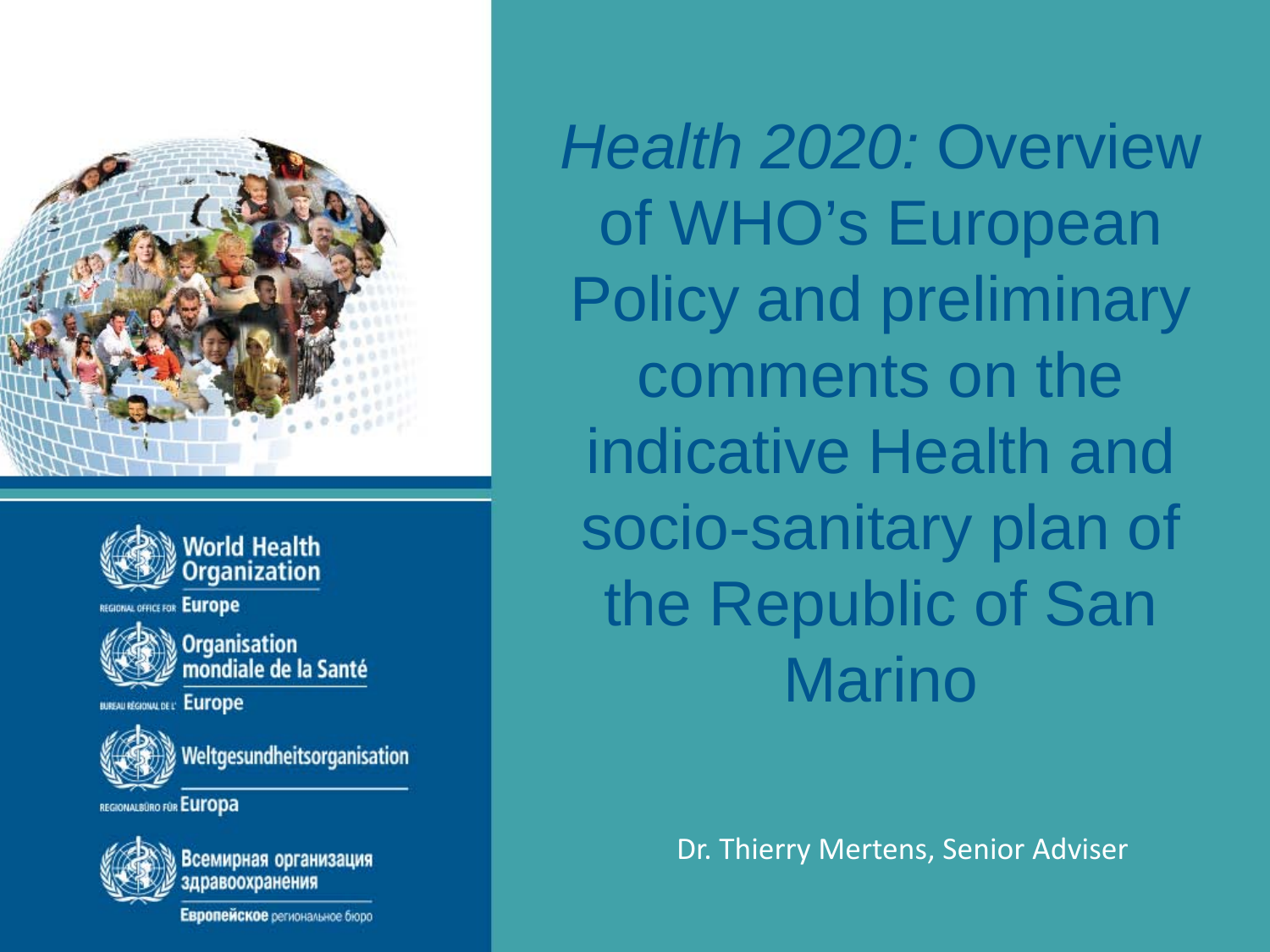### **The Health Impact pyramid (Thomas R. Frieden, AJPH, 2010)**



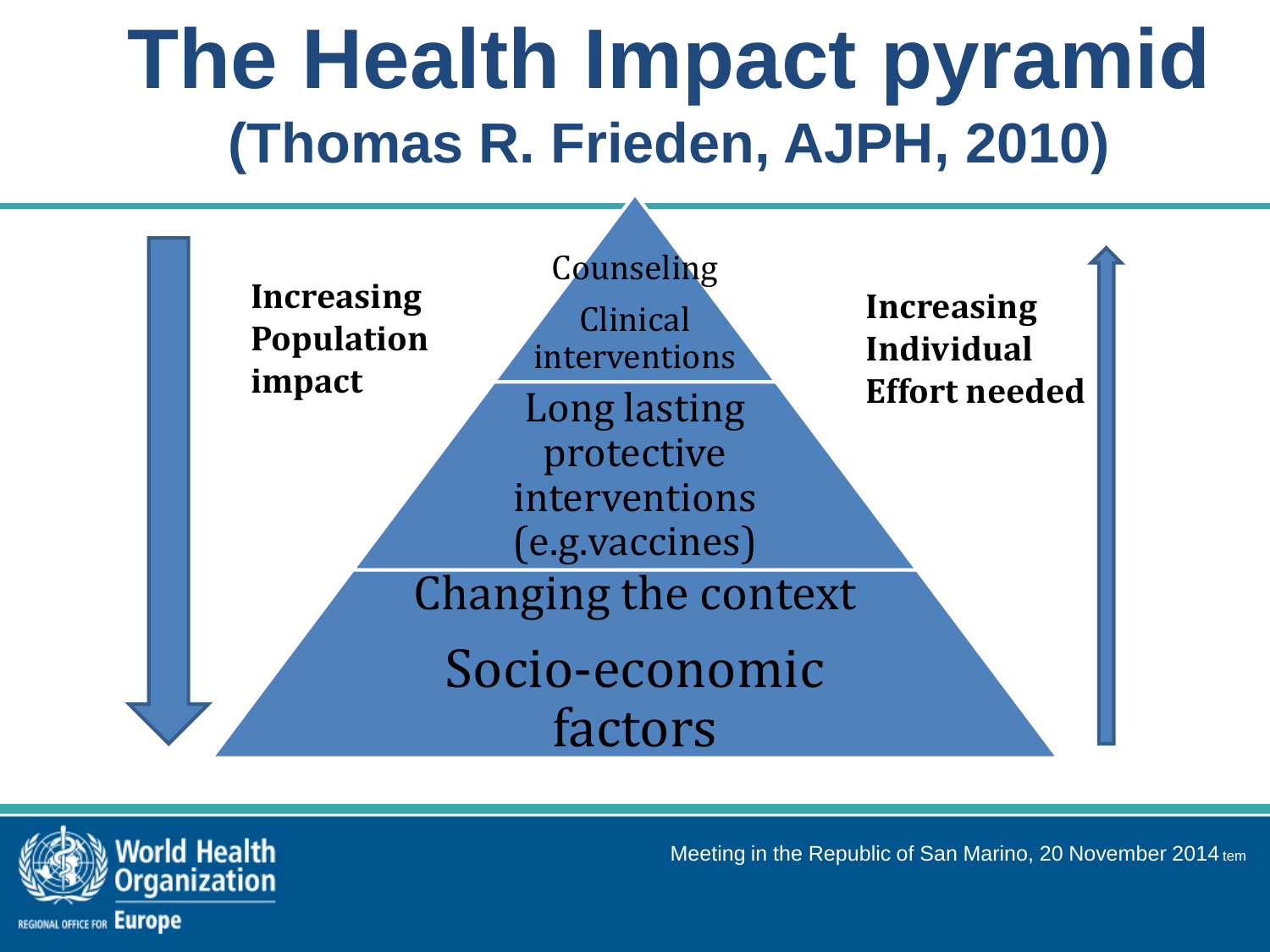### **Health 2020**



**Health 2020 is a value-based action-oriented policy framework, adaptable to different realities in the countries of the WHO European Region.** 

**Health 2020 is addressed to ministries of health but also aims to engage ministers and policymakers across government and stakeholders throughout society who can contribute to health and well-being.**



**/orld Health** ganization **REGIONAL OFFICE FOR EUrope**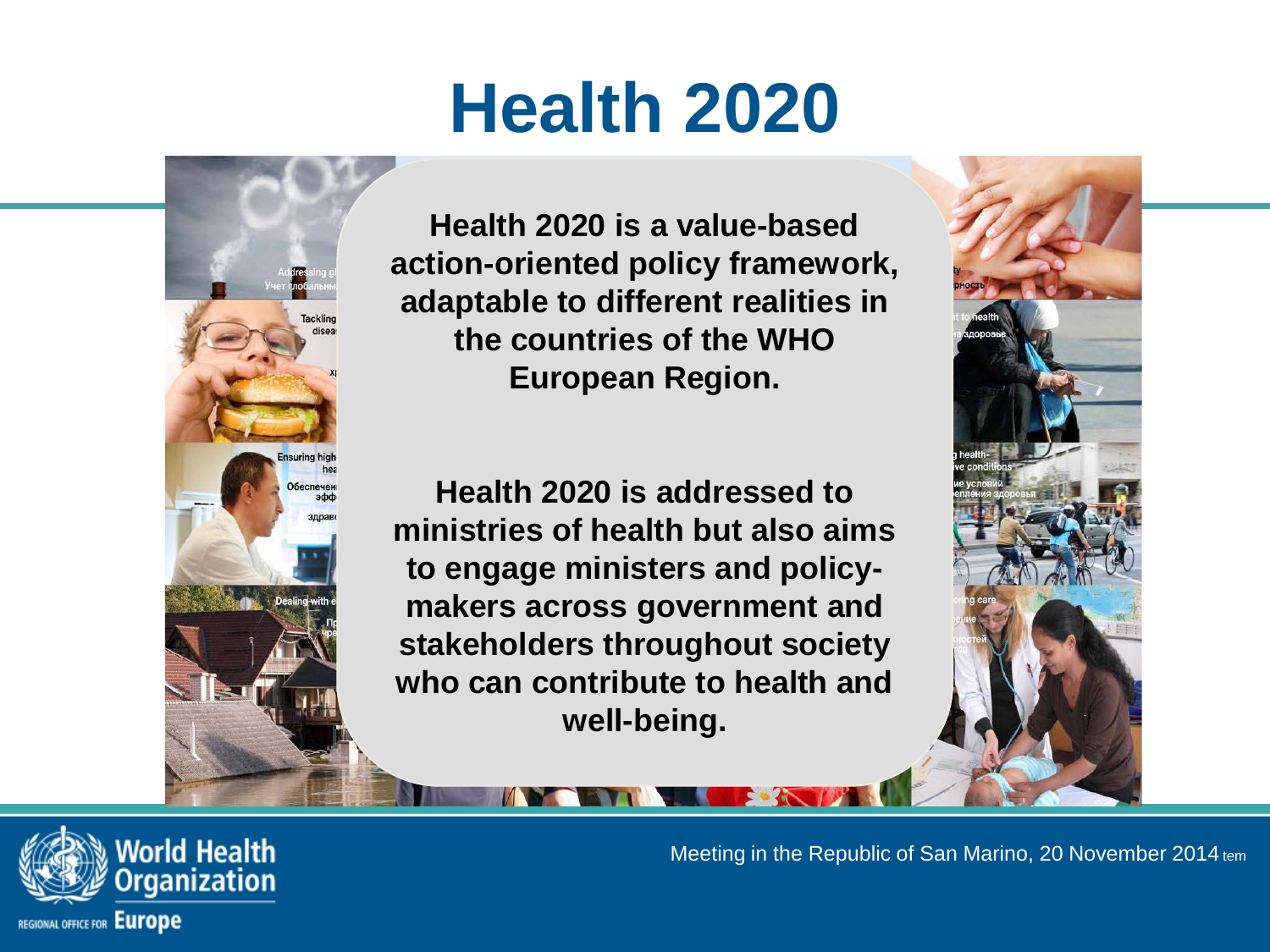#### **Health 2020 was adopted by the WHO Regional Committee in September 2012**

*Health 2020 aim -* To significantly improve health and well-being of populations, to reduce health inequities and to ensure sustainable people-centred health systems.



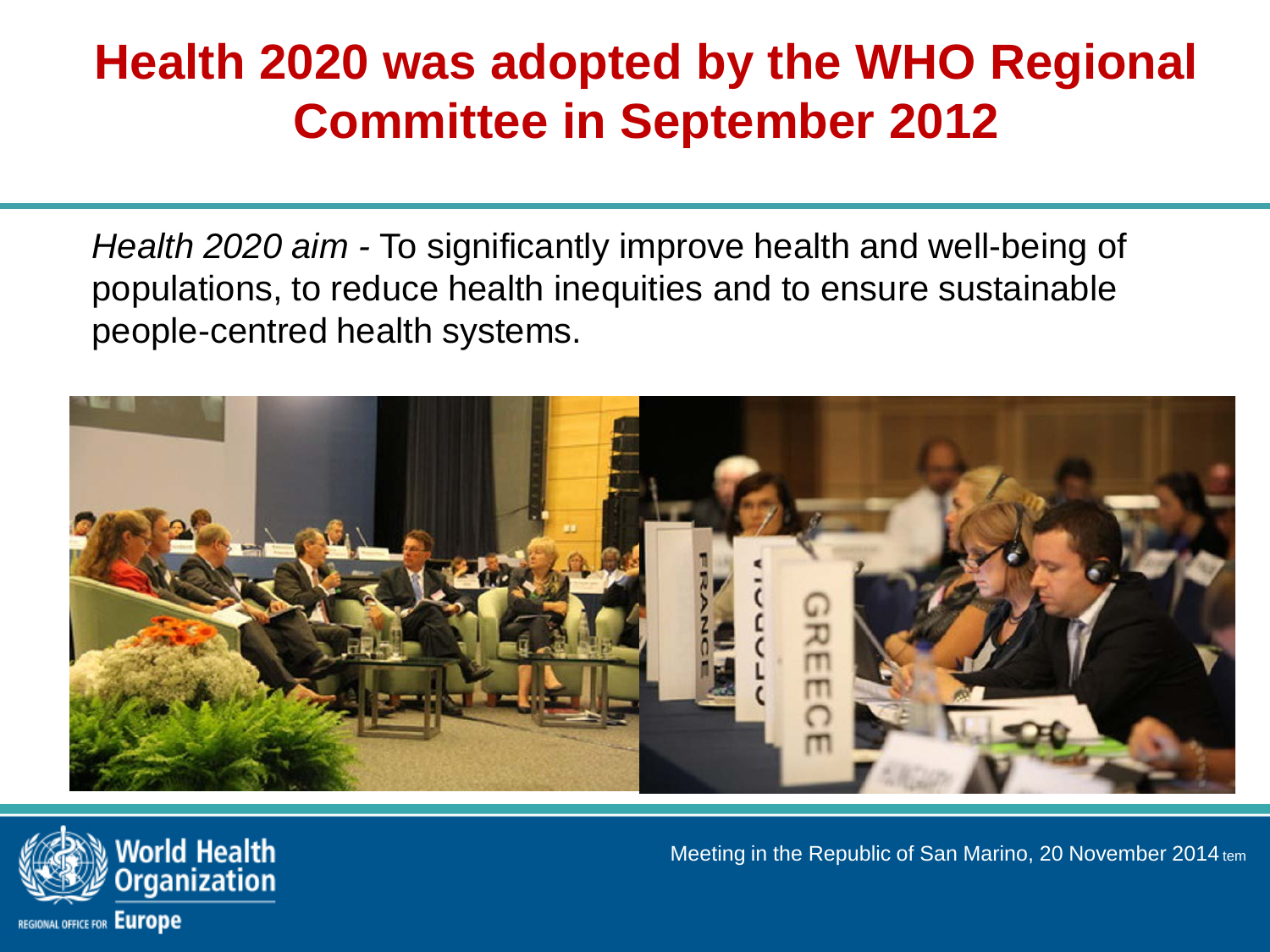### **Health expenditure: how investments are made matters**





Meeting in the Republic of San Marino, 20 November 2014 tem

Source: The WB Group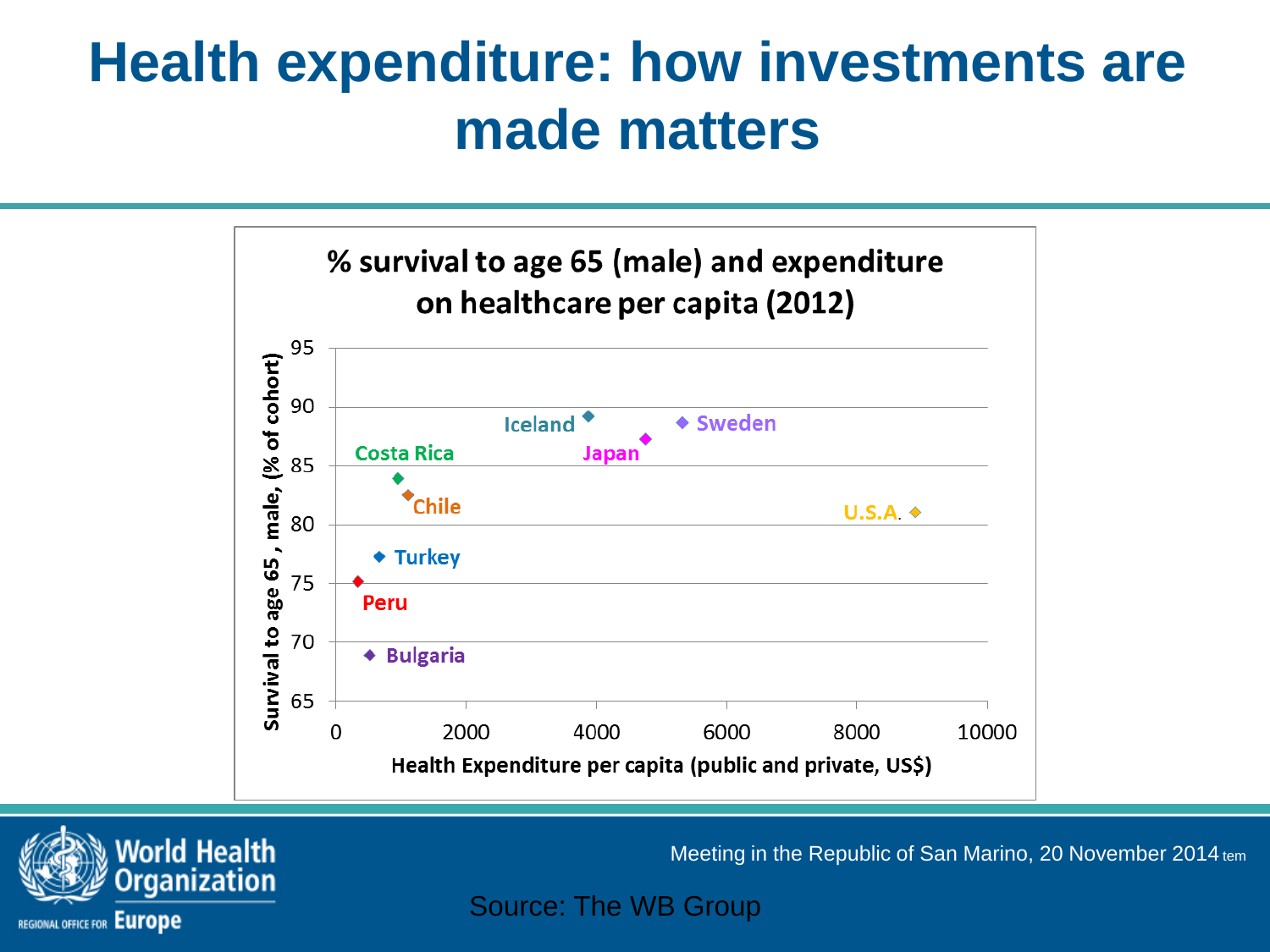

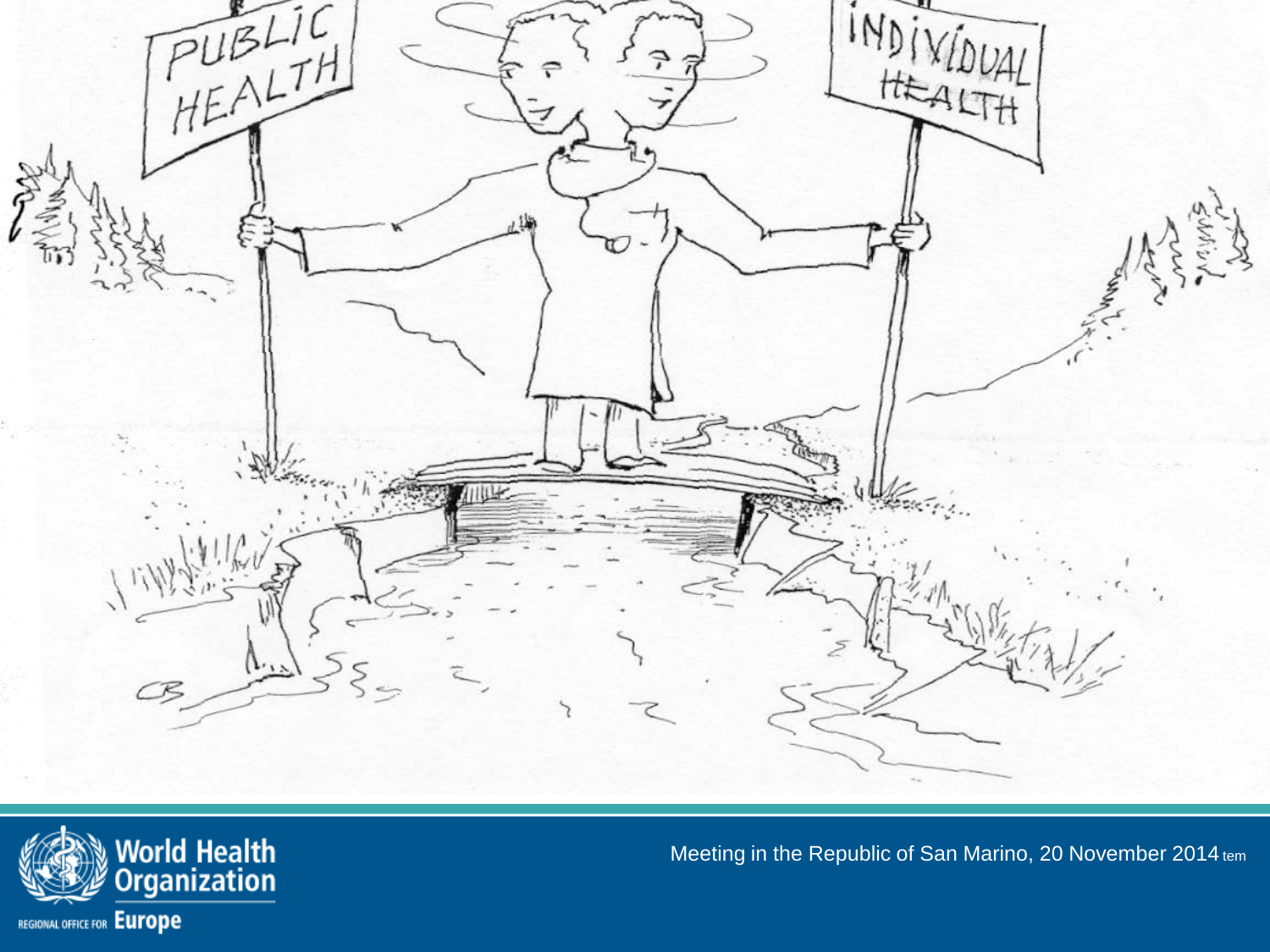### Innovation: technological and social





Photo: J. Donatsch

Meeting in the Republic of San Marino, 20 November 2014 tem

#### 12/2/2014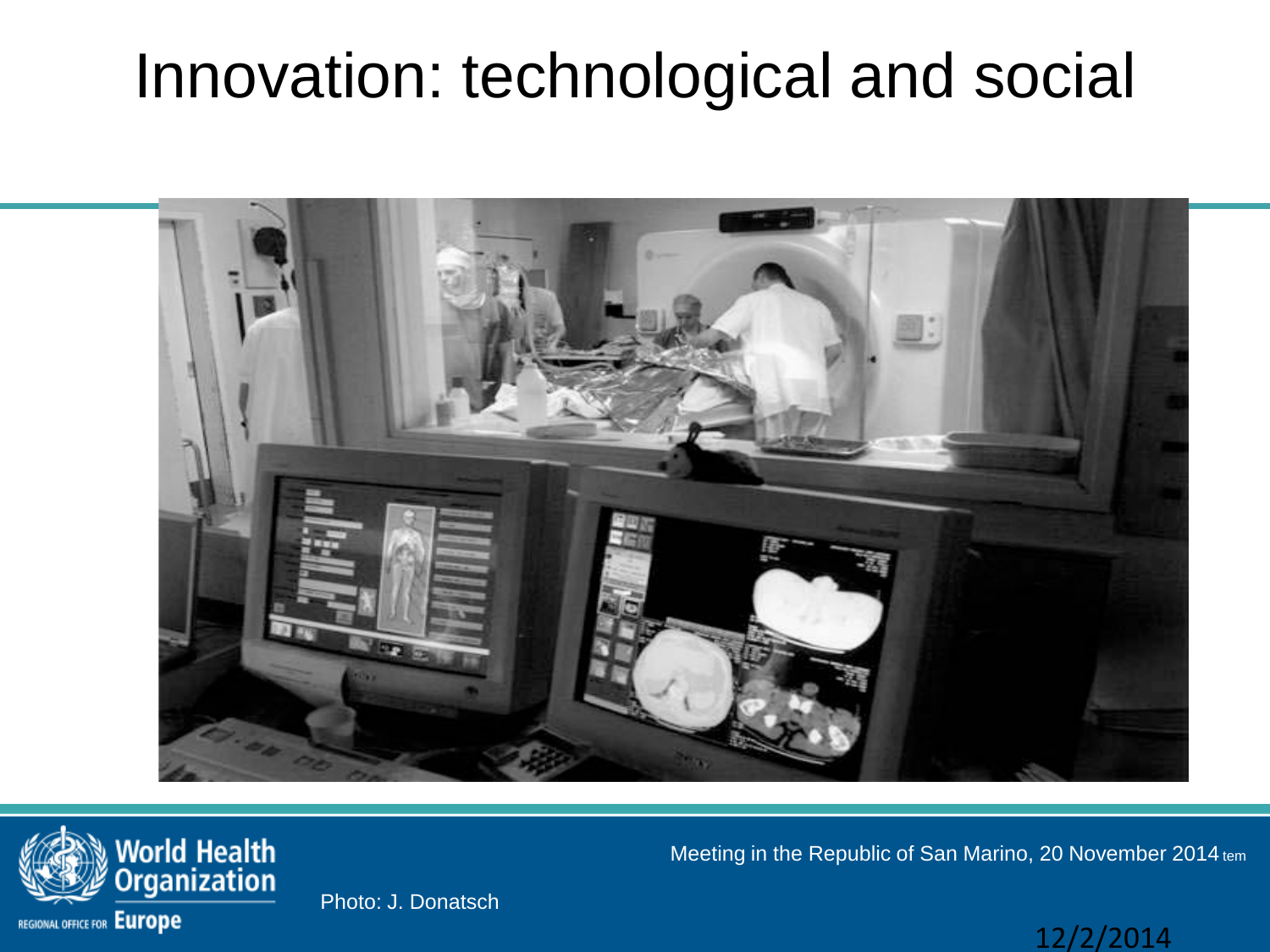#### General comments on the Republic of San Marino Indicative Plan

- Comprehensive epidemiological profile
- Limited disaggregated data by socioeconomic status/education levels
- Useful to compare data with similar countries
- Likely demographic, socio-economic and health implications of workforce contraction due to recent migration trends worth elaborating on.
- Long term vision needed



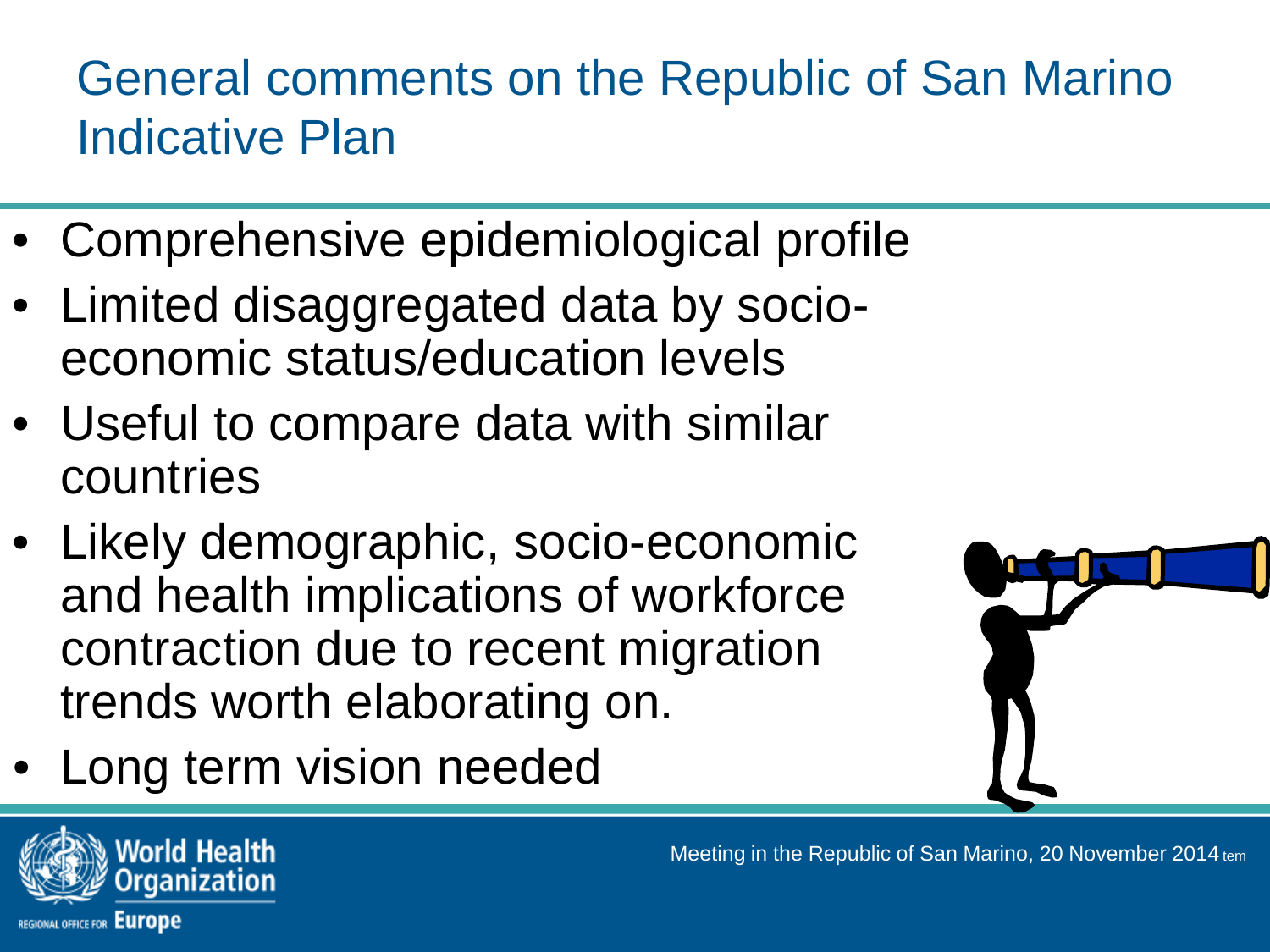Comments on the analysis of previous health plans and actions (1)

- Aim is to build on lessons learned
- Targets are key to gauge progress.
- Enabling social environment is the key to healthy lifestyles

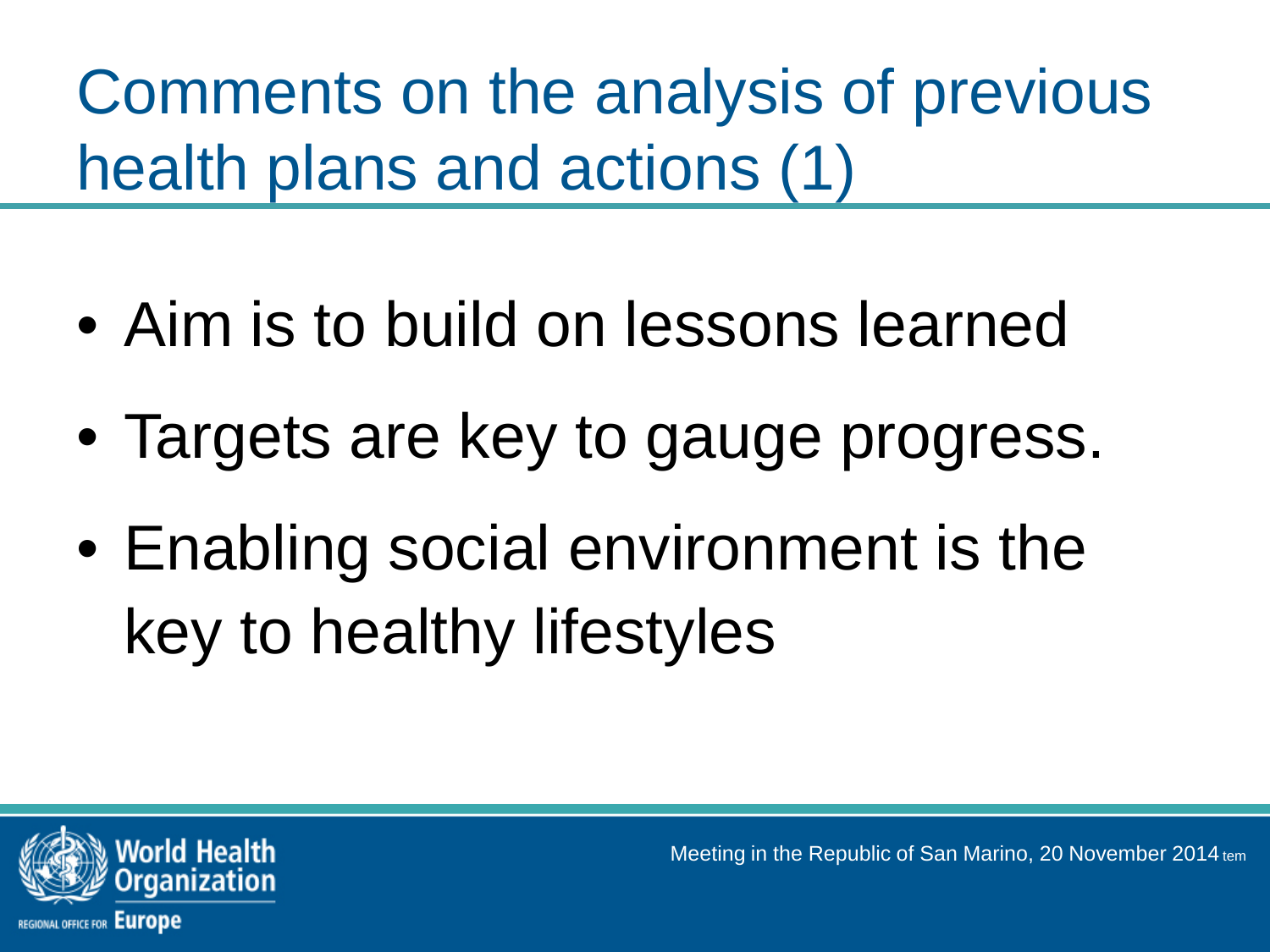## Pattern of Indicators

**POPULATION / PARTNERSHIPS**

**COMMUNITY / PROFESSIONALS**

**SERVICE GROUP / PRACTICE**

**QUALITYEQUITY INDIVIDUAL PATIENT / CAREGIVER ACCESSIBILITY PUCTURE** COMES

CRSS

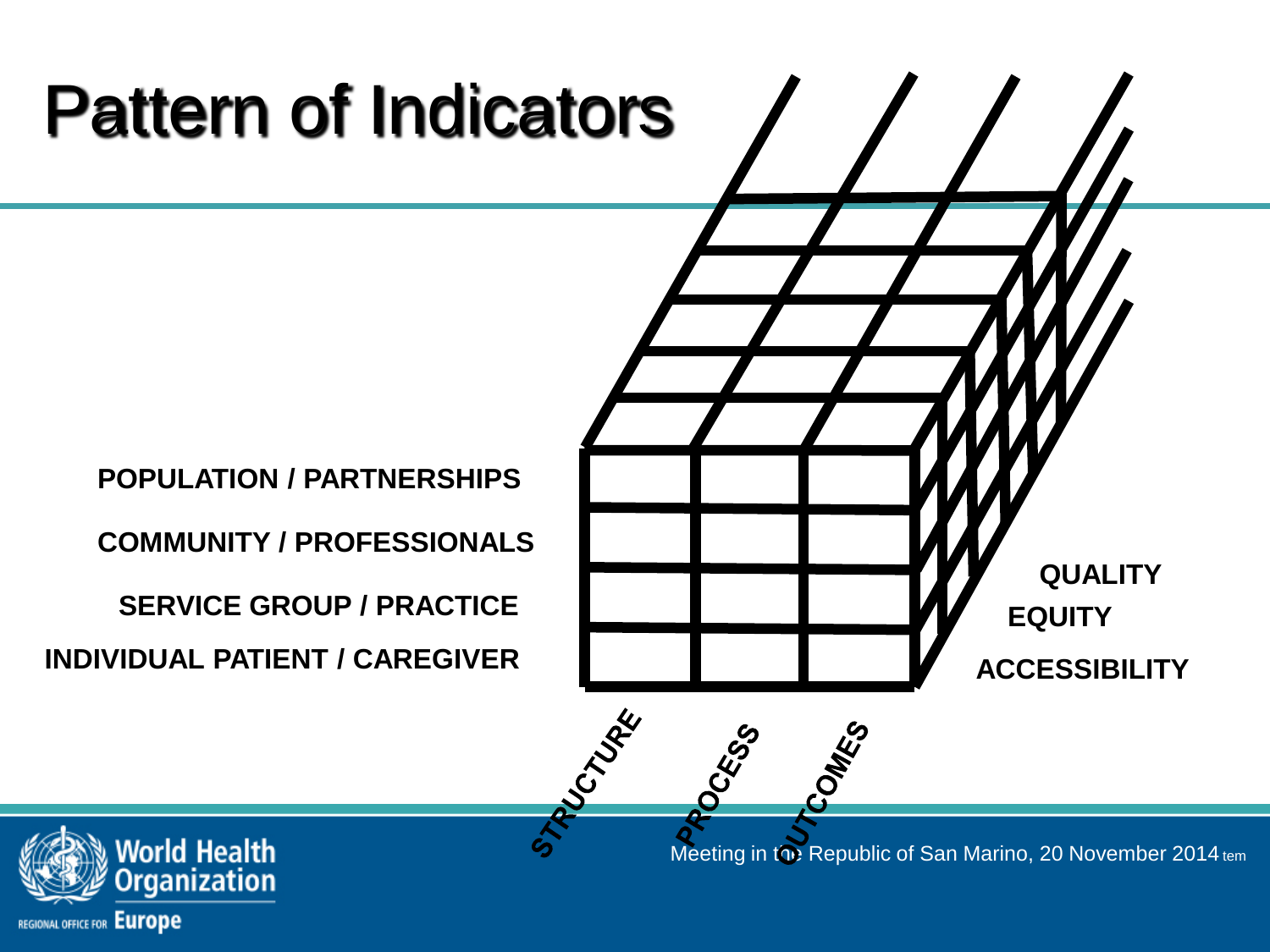#### Comments on the analysis of previous health plans and actions (2)

- Life course approach and intergenerational solidarity should help addressing the perpetuation of health inequalities
- Link between educational attainment and health status
- Disability and Seniors: challenges for the future



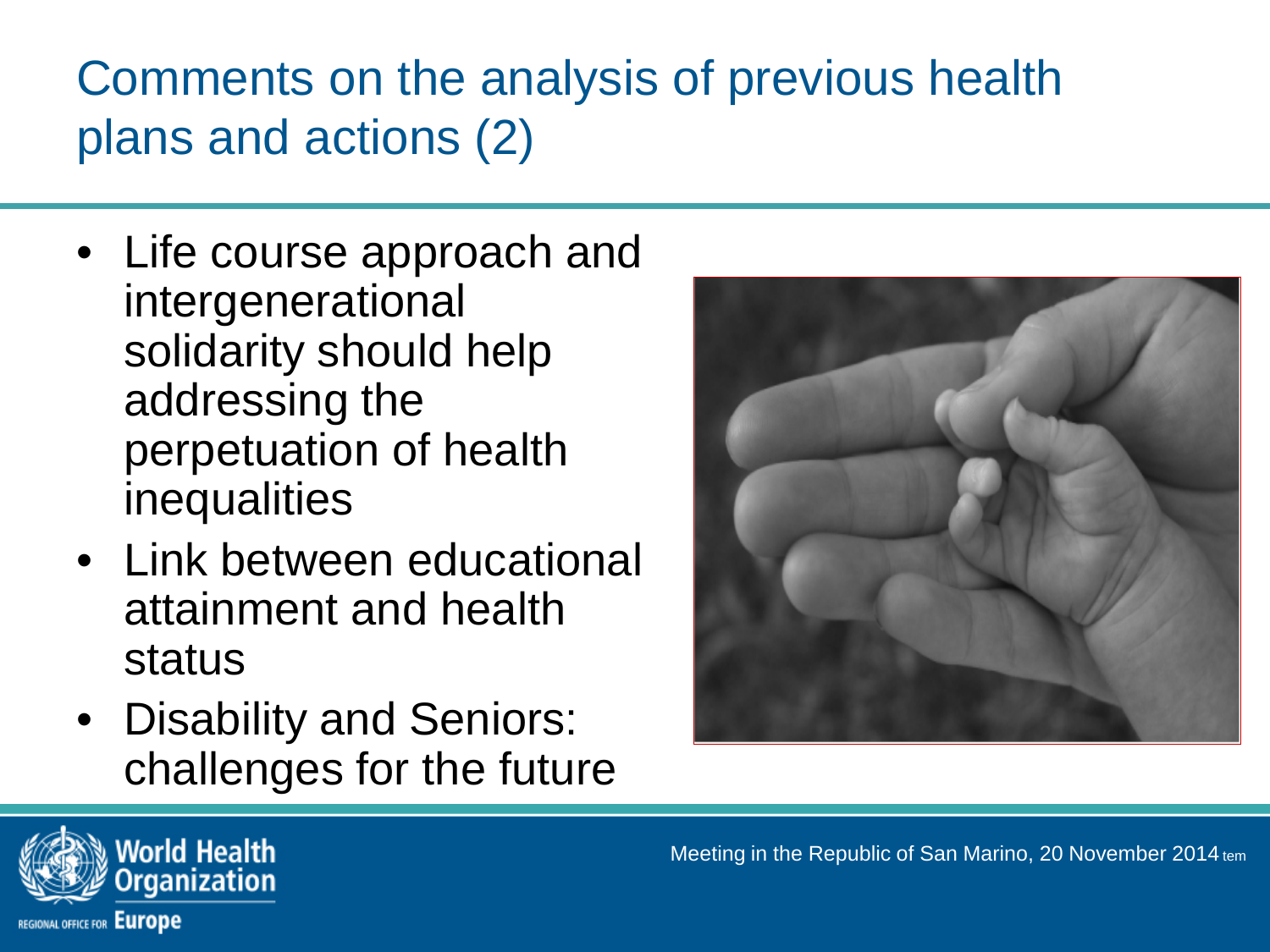#### Comments on the general principles of the indicative Plan (1)

- It may be useful to use recent references as inspirational sources: *Health 2020; Governance for Health in the 21st century; Review of SD and the health divide in the WHO European Region; and the San Marino Manifesto*
- Whole of Government and Whole of Society: intersectoral and participatory actions to reduce health inequities and improve population's health. Mutual accountability and transparence.

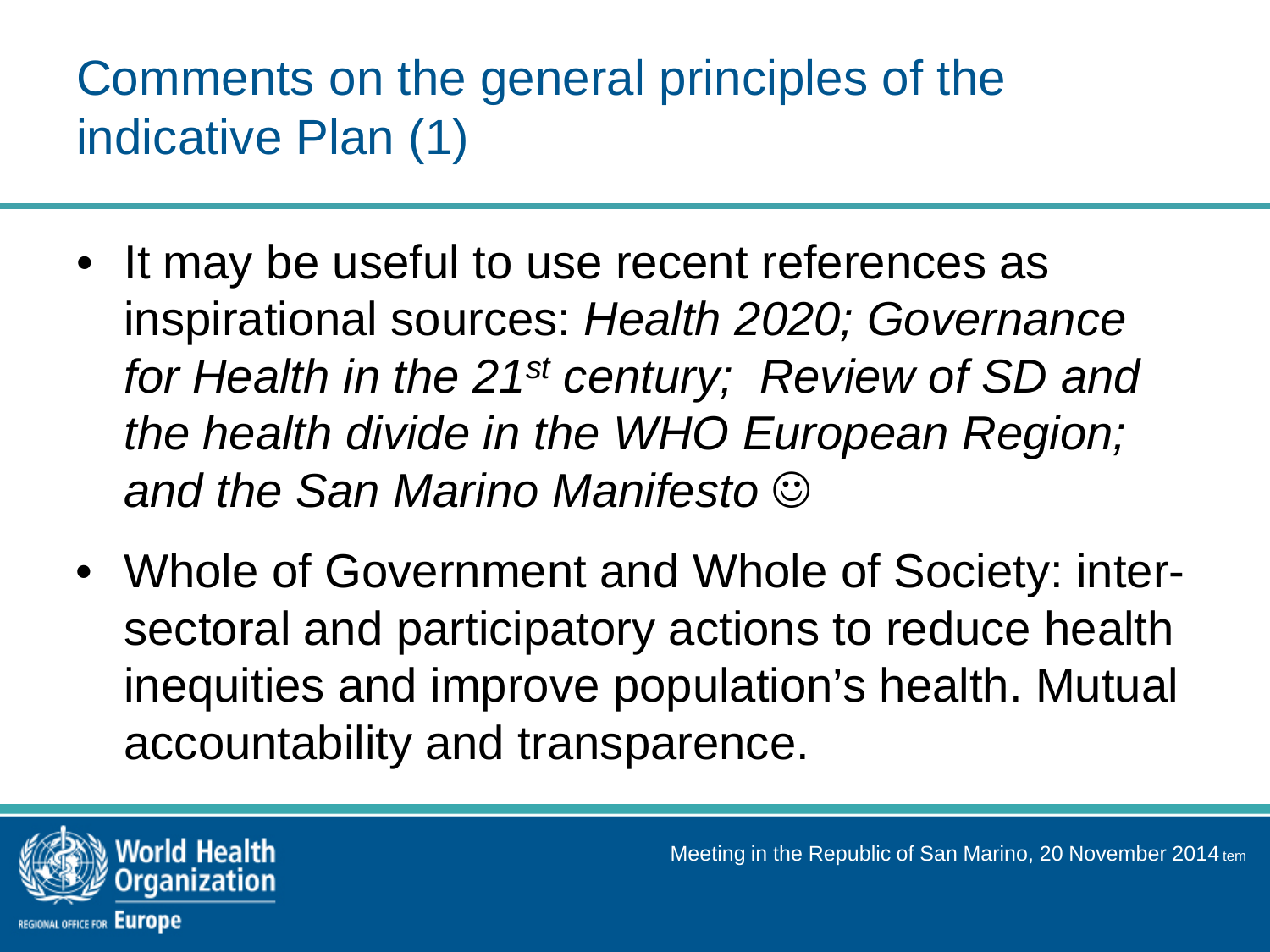#### Comments on the general principles of the indicative Plan (2)

"Avoiding isolation and fostering innovation": San Marino fostered social innovation by hosting and leading the first meeting of "Small Countries" and continues to do so by initiating a broad consultation on its future health and sociosanitary plan.



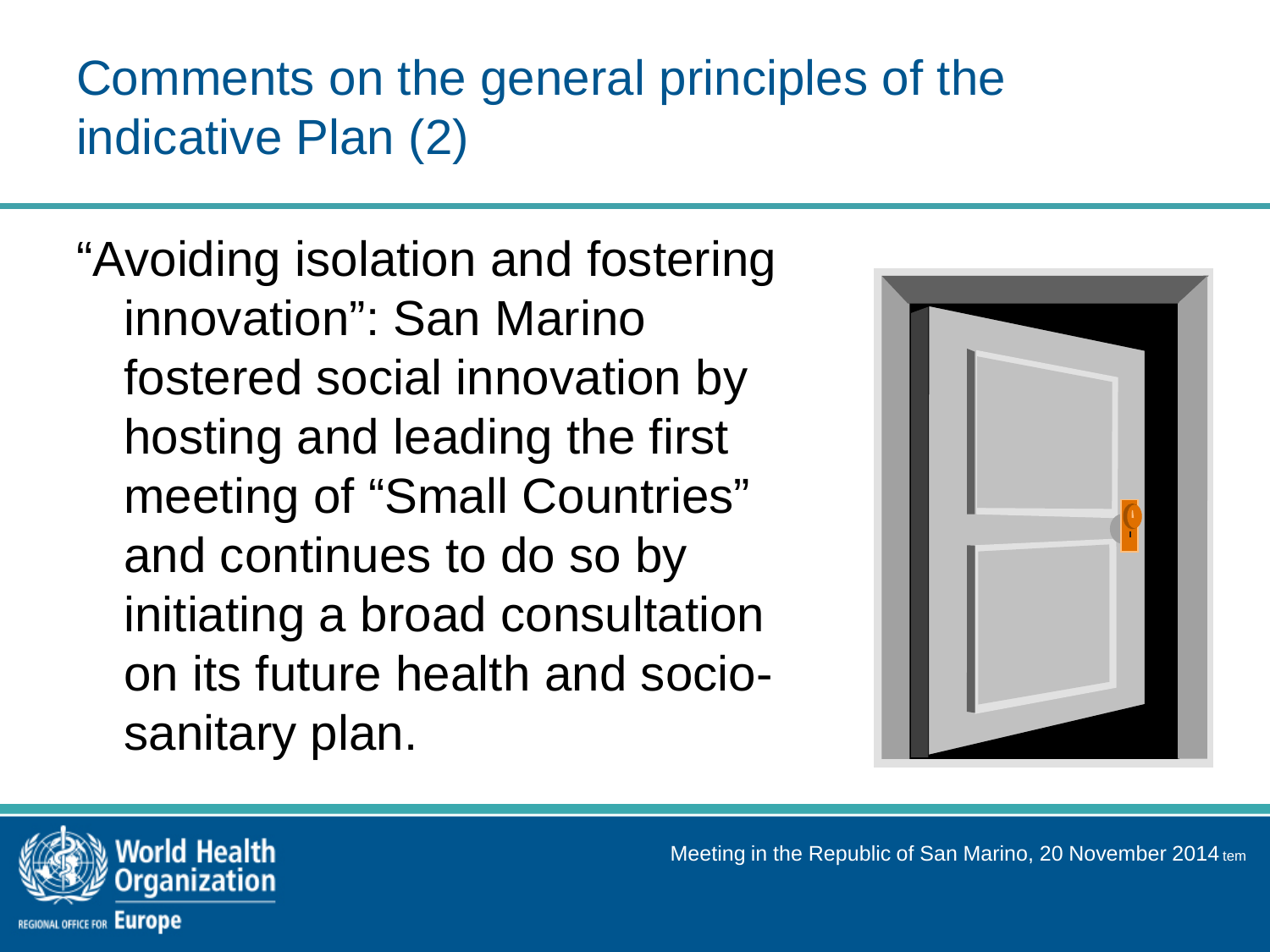#### Meeting of Small Countries, Republic of San Marino, July 2014



![](_page_13_Picture_2.jpeg)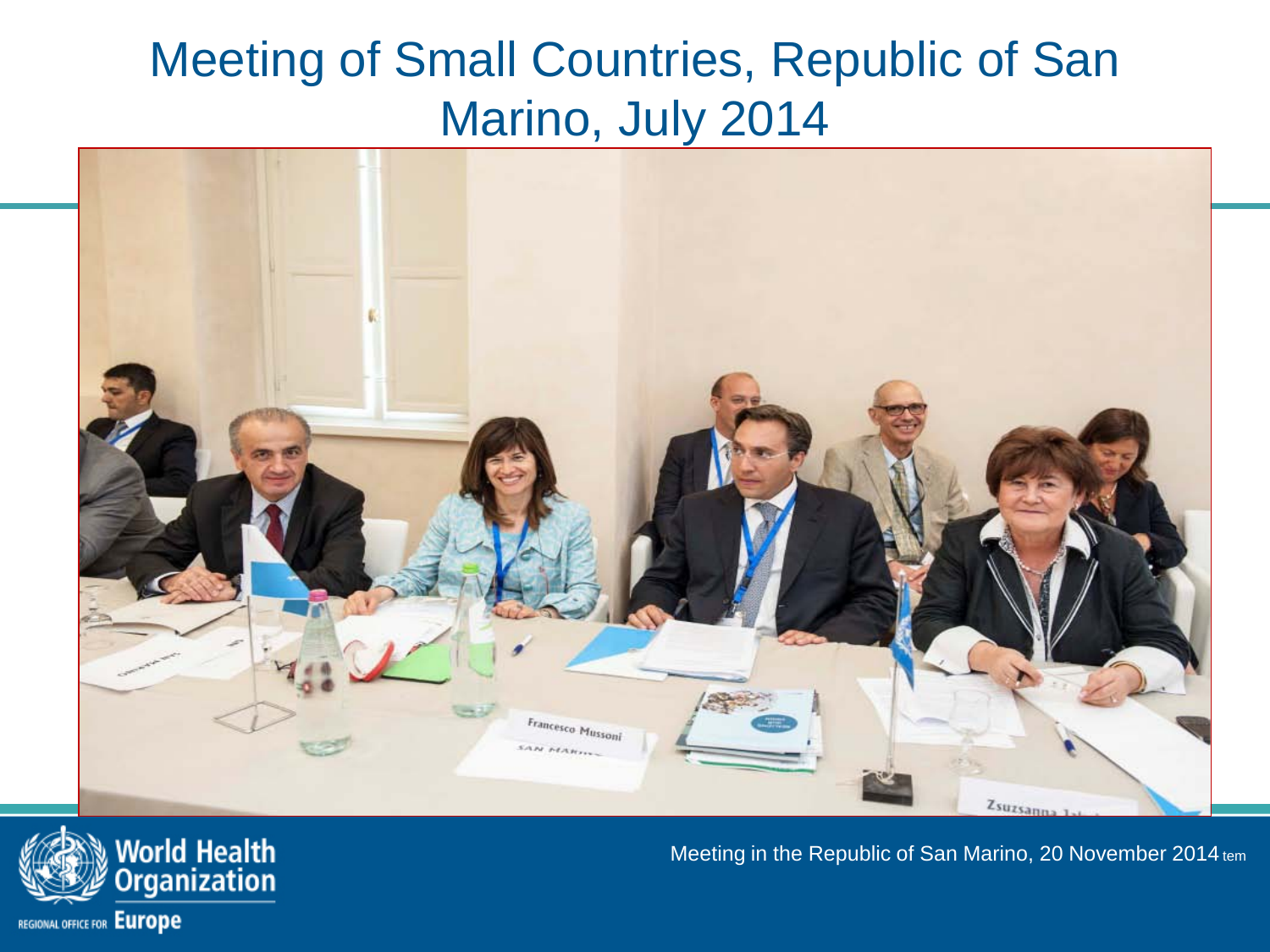#### Comments on the new structure of the Plan

- How do principles, values and evidence translate in strategic goals and targets?
- Life course, major health challenges, peoplecentered health systems, resilient communities and supportive environments?
- Specific conditions ranked by importance of the health challenges (burden)
- Physical activity, food industry, tobacco, alcohol: inter-sectoral action. Legislation and taxation

![](_page_14_Picture_5.jpeg)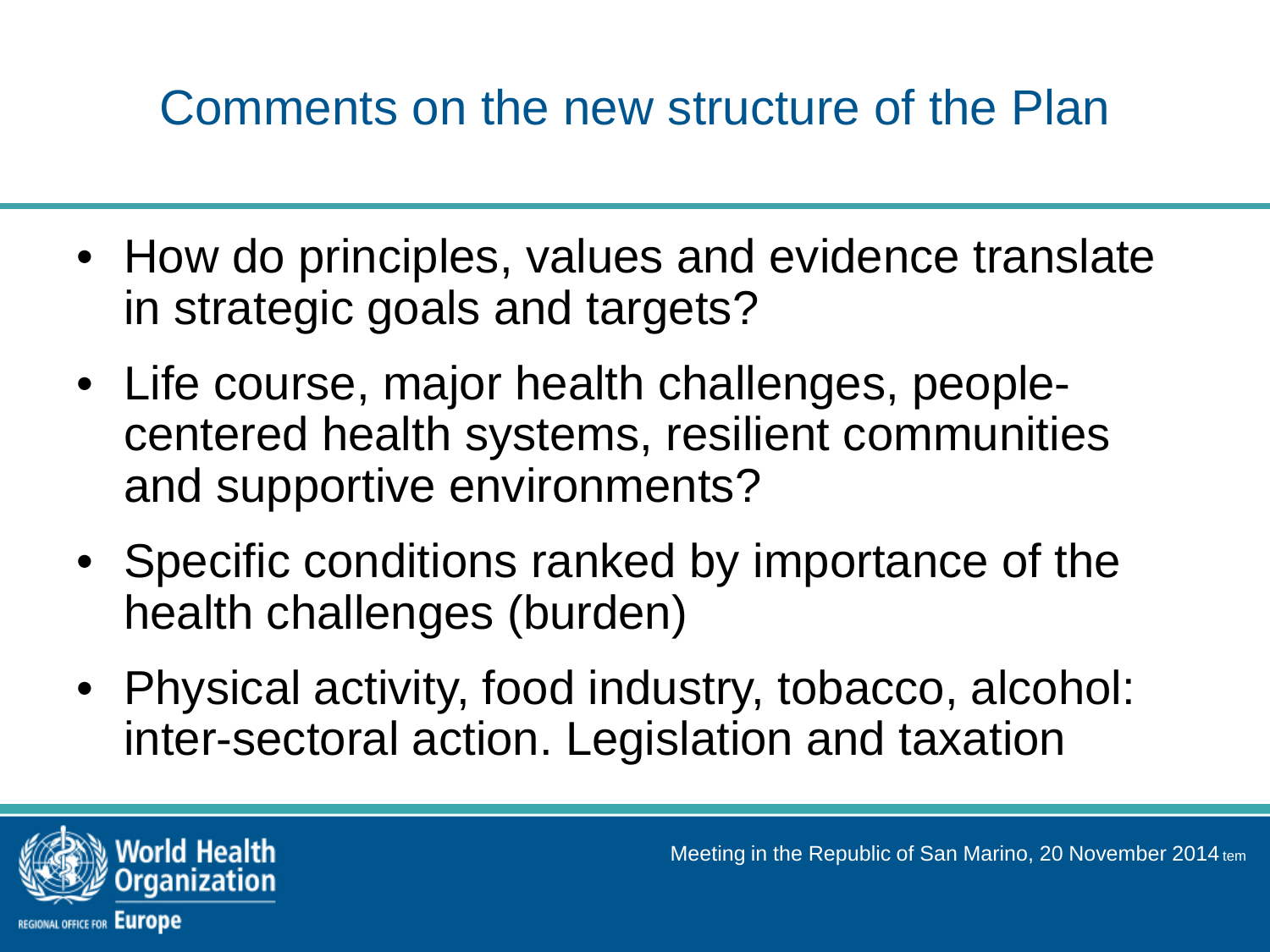Attorneys convince and protect ("intercessore ; protettore")

"Physicians are the natural attorneys of the poor, and the social problems should largely be solved by them."

Rudolf Virchow

![](_page_15_Picture_3.jpeg)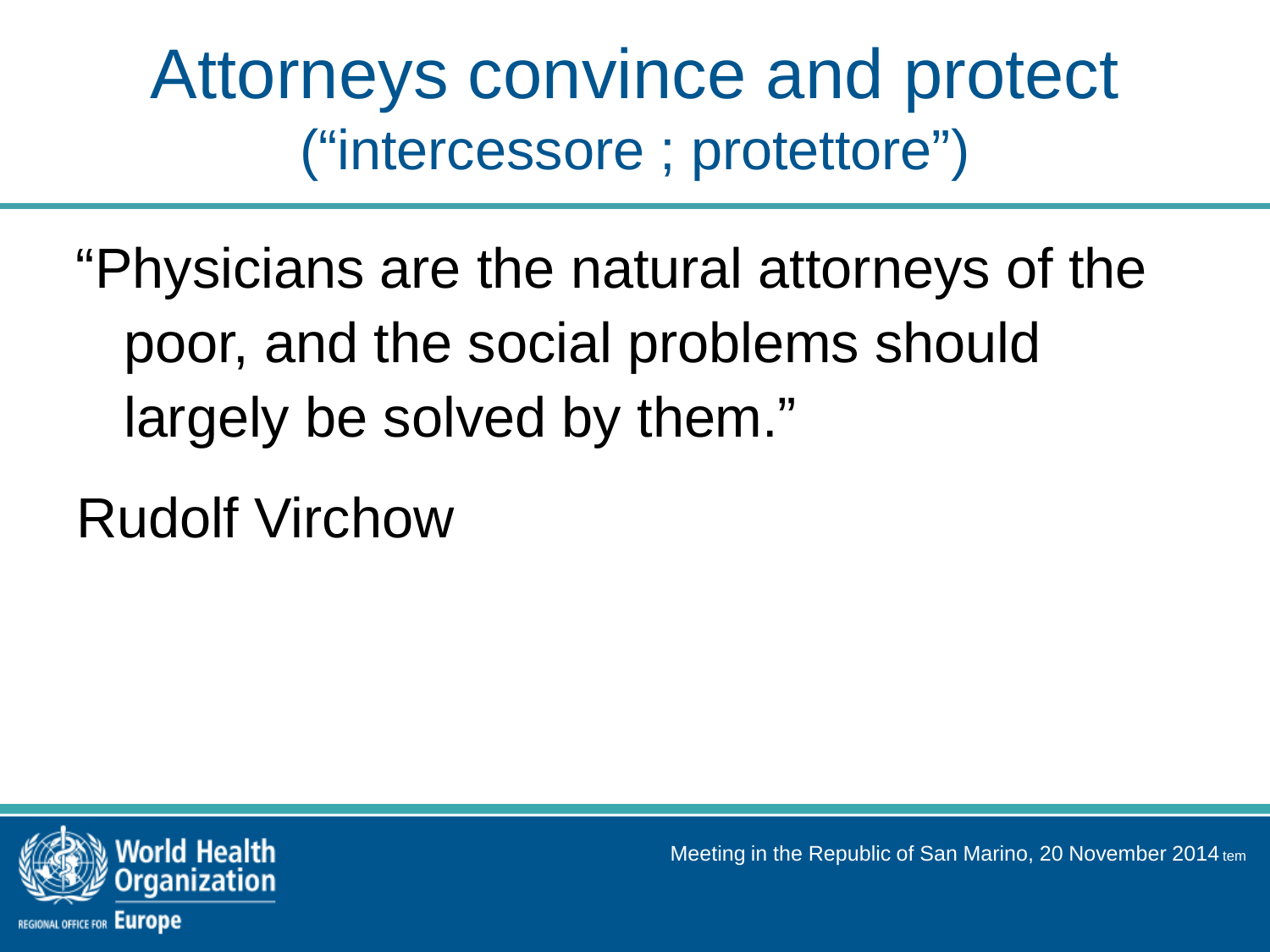#### **Health 2020 lays the foundation for a healthier European Region**

"So many factors affect health, and health has an impact on so many areas of our lives that progress on public health can only come from whole-of-society and whole-of-government efforts.

That is why there is a role for everyone to play in implementing Health 2020, from prime ministers, to civil society, to citizens."

*– Zsuzsanna Jakab, WHO Regional Director for Europe*

![](_page_16_Picture_4.jpeg)

![](_page_16_Picture_5.jpeg)